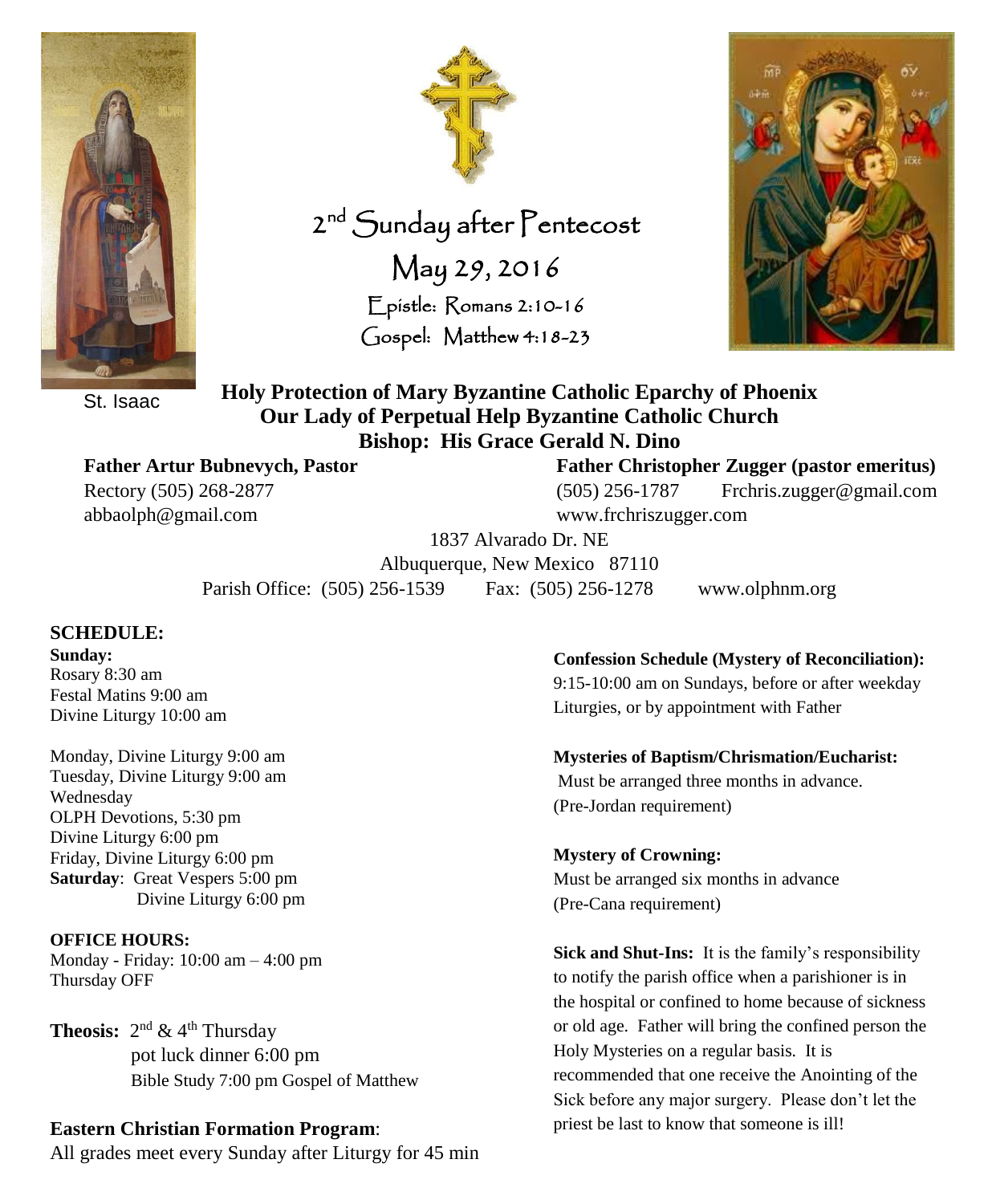## **Welcome to our Church! If you are looking for a spiritual home, contact Father Artur or the office staff for more information. God bless you.**

| <b>Today</b>                          |                                                                                                      |                                                                                                                                                                             |  |
|---------------------------------------|------------------------------------------------------------------------------------------------------|-----------------------------------------------------------------------------------------------------------------------------------------------------------------------------|--|
|                                       | $8:30$ am<br>$9:00 \text{ am}$<br>$10:00$ am<br>Eternal Lamp:                                        | Rosary<br>Matins/ Confessions<br>Divine Liturgy for Parish Family, Benefactors & Friends<br>Fr. Chris: Intention of Steve Horner by Henry Zugger<br>Intention of Ann Rajala |  |
|                                       |                                                                                                      | <b>ECF Sports Day</b>                                                                                                                                                       |  |
| <b>Monday</b><br><b>May 30</b>        | <b>Memorial Day</b><br><b>Isaac - Venerable</b><br>Epistle: Romans 7:1-13; Gospel: Matthew 9:36-10:8 |                                                                                                                                                                             |  |
|                                       | $9:00$ am<br>6.00pm                                                                                  | Liturgy and Panachida for the repost of ALL those who<br>died in Service to the United States.                                                                              |  |
| <b>Tuesday</b>                        |                                                                                                      | <b>Advisory Board Meeting</b>                                                                                                                                               |  |
| <b>May 31</b>                         | Hermas, Apostle; Hermeas, Martyr<br>Epistle: Romans 7:14-8:2; Gospel: Matthew 10:9-15                |                                                                                                                                                                             |  |
|                                       | $9:00$ am                                                                                            | Blessing on Alan Santa Maria by<br>Lorcan and Christy MacMurchadha                                                                                                          |  |
| Wednesday                             | <b>Justin and Others Martyrs</b>                                                                     |                                                                                                                                                                             |  |
|                                       |                                                                                                      | Epistle: Romans 8:2-13; Gospel: Matthew 10:16-22                                                                                                                            |  |
|                                       | 5:30 pm<br>$6:00$ pm                                                                                 | <b>OLPH Devotions</b><br>Blessing on Tessa Pettit by Pam Pettit<br>Fr. Chris: +Frank Chiaravoli by Joe Cane                                                                 |  |
| <b>Thursday</b>                       | <b>Nicephor Patriarch</b>                                                                            |                                                                                                                                                                             |  |
|                                       |                                                                                                      |                                                                                                                                                                             |  |
| June 2                                |                                                                                                      | Epistle: Romans 8:22-27; Gospel: Matthew 10:23-31                                                                                                                           |  |
|                                       |                                                                                                      | Father's Day Off                                                                                                                                                            |  |
| <b>Friday</b>                         | <b>Lucillian and Others Martyrs</b>                                                                  |                                                                                                                                                                             |  |
| June 3                                |                                                                                                      | Epistle: Romans 9:6-18; Gospel: Matthew 10:32-36 7 11:1                                                                                                                     |  |
| $\propto$                             | 6:00 pm                                                                                              | +Keenan Alan by Jilek Family                                                                                                                                                |  |
| <b>Saturday</b><br>June 4             | <b>Metrophanes Patriarch</b>                                                                         | Fr. Chris: +Gloria Jean Moran by Joe Cane<br>Epistle: Romans 3:28-4:3; Gospel: Matthew 7:24-8:4                                                                             |  |
|                                       | $9:30$ am                                                                                            | Shut-ins Outreach (visit to Threima Leech)                                                                                                                                  |  |
| <b>Sunday</b>                         | 3rd Sunday after Pentecost                                                                           |                                                                                                                                                                             |  |
| June 5                                |                                                                                                      | Epistle: Romans 5:1-10; Gospel: Matthew 6:22-34                                                                                                                             |  |
|                                       | 5:00 pm                                                                                              | <b>Great Vespers</b>                                                                                                                                                        |  |
| <b>Canned Goods</b><br>Collection for | 6:00 pm                                                                                              | Blessing on Josephina Santa Maria by<br>MacMurchadhas                                                                                                                       |  |
| Friars                                | $8:30$ am<br>$9:00$ am<br>10:00 am<br>Eternal Lamp:                                                  | Rosary<br>Matins/Confessions<br>Divine Liturgy for Parish Family, Benefactors & Friends<br>Fr. Chris: Health of Nabeel Haddad<br>Barbara Svensson Birthday Blessings        |  |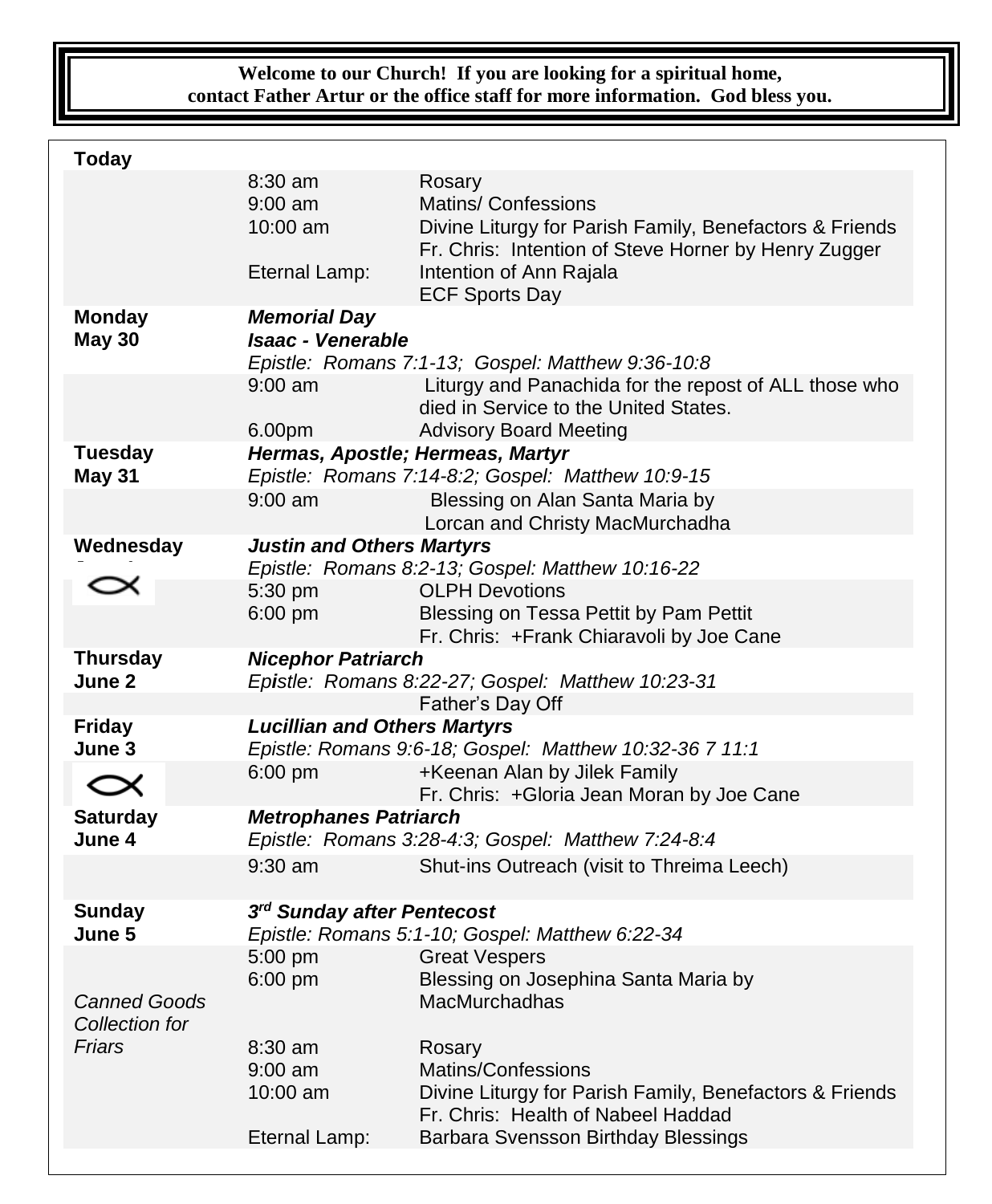*Physician and Help of those in sickness, Redeemer and Savior of the infirm; O Master and Lord of all, grant healing to your servants. Be clement, show mercy to those who have sinned much, and deliver them, O Christ, from their Iniquities, that they may glorify Your might divine!*

Sharif Rabadi Fr. Julian Gnall William Frank Stephen Horner Thenry Zugger Thenry Zugger and Joseph Koetter Katrina Anderson John & Margie Disque Mary Nell Preisler Lilllian Murphy **Phillip Fall** Mike Harahuc Marilyn Fore Laura Dominguez Robert Zadel Demetrius Yackanich **Olga Bodnar** Nathan Barkocy Sven & Barbara Svensson Frances Brannan Jack & Lorraine Hubbell Jenny Ford Joe & Mary Ann Kosty Heather Mattax Robert Hasaka Jordan Smith Larry Bennett Threima Leech Maggie Batsel Paola Terlaza Pricilla Hughes Brent Bromberg Steve Jakymiw

Abraham Haddad John Deflice Quintin Santamaria & Family

Prayers in honor of and to the Blessed Virgin are a powerful weapon against sin, and for healing. Glorious Mysteries are recited from Easter Sunday until All Saints Sunday.

*If you recite the Rosary at home, please offer these intentions, and join us on Sunday at 8:30*  am. Those who recite the Akathist to the Mother of God or the Rosary receive a partial *indulgence when they do so in private, plenary indulgence when they do so as a group*

## *Intentions of the Rosary*

**1 st Decade:** Help for persecuted Catholics, especially in communist and Islamic states

**2 nd Decade:** Spiritual and physical growth of our parish and the Byzantine Catholic Church

**3 rd Decade**: Increase in vocations to priesthood, diaconate, and consecrated life to serve the Byzantine Catholic Church

**4 th Decade**: Repose of the souls who have no one praying for them

**5 th Decade**: Healing of the sick in body, mind and soul

# *Holy Father's Intentions for May*

**Universal**: That, rejecting the culture of indifference, we may care for our neighbors who suffer, especially the sick and the poor.

**Evangelization**: That Mary's intercession may help Christians in secularized cultures be ready to proclaim Jesus.



**Vocation Icon Today: Jilek Next Sunday: Svensson**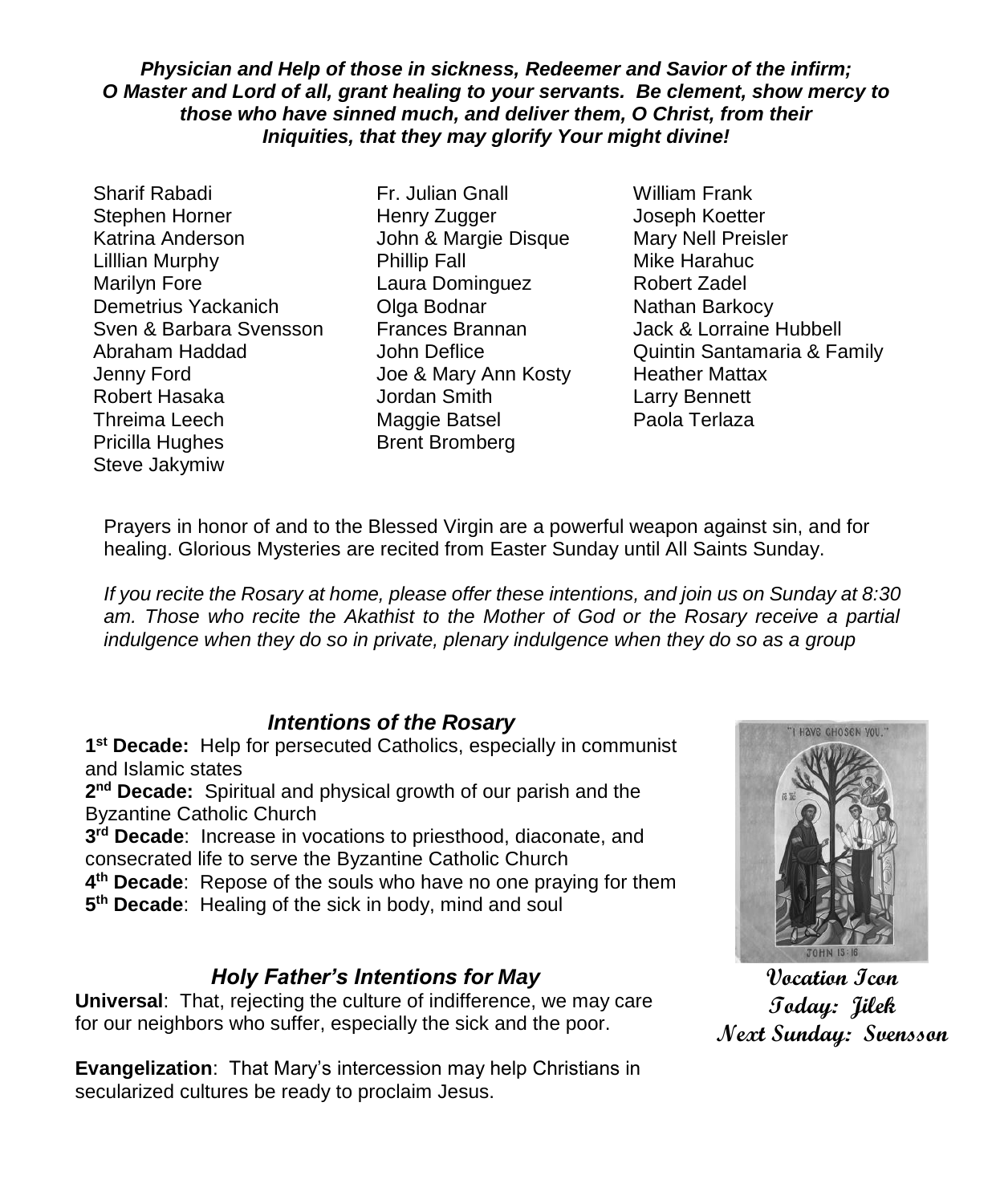#### **MOST REV. JOHN S. PAZAK C.Ss.R. APPOINTED BISHOP OF HOLY PROTECTION OF MARY BYZANTINE CATHOLIC EPARCHY IN PHOENIX-** Most Rev. John S. Pazak C.Ss.R. has been named

bishop of our eparchy. Bishop Pazak has served as the bishop for the Slovak Eparchy of SS. Cyril & Methodius in Toronto, Canada since 2001. Bishop John is the brother of our parishioner Michael Pazak and brother-in-law of Michael's wife our parishioner Mary Jo Pazak. The enthronement of Bishop John will be take place on Wednesday, July 20 at 11:00 AM at. St. Helen Roman Catholic Church in Peoria. A luncheon will follow the enthronement service. May God grant many years and blessings to our new bishop, Bishop Pazak.

**RETIREMENT OF BISHOP GERALD N. DINO-** It was announced by the Vatican on Saturday, May 7 Pope Francis had accepted the resignation of our bishop, Most Rev. Gerald N. Dino. Bishop Dino has led and served our Holy Protection of Mary Byzantine Catholic Eparchy of Phoenix since March of 2008. During his time as bishop of our eparchy has grown stronger and the the community of our priests serving the eparchy and our faithful have been blessed with solid leadership expressed with a kind and gentle spirit. May God grant Bishop Gerald many happy and enjoyable years of retirement.

| <b>DATE</b> | <b>READER</b> | <b>TROJCA</b>                       | <b>GREETER</b>        | <b>COUNTER</b> | <b>HOST</b> |
|-------------|---------------|-------------------------------------|-----------------------|----------------|-------------|
| June 5      |               | Michael Wells   Ana Elisa Talamante | Dorothy Curl          | Rafael Plut    | Svensson    |
|             |               |                                     | Melinda Fitzpatrick I | l Dorothv Curl |             |

## **Barbara's Hall Report***:*

Thanks to Carly Bonham for making two big trays of lasagna, salad, and lots of watermelon. Yum, the lasagna was delicious. She cleaned up all the dishes and counters. Thanks!

I know school is out and it vacation time, but we sure have a lot of Sundays open for socials during the summer. So let's get some Sunday sign ups!

> **The Apostles Fast** has started. Our Metropolia has identified this as a penitential season. This fast may be observed voluntarily. Abstinence is recommended for Wednesdays and Fridays.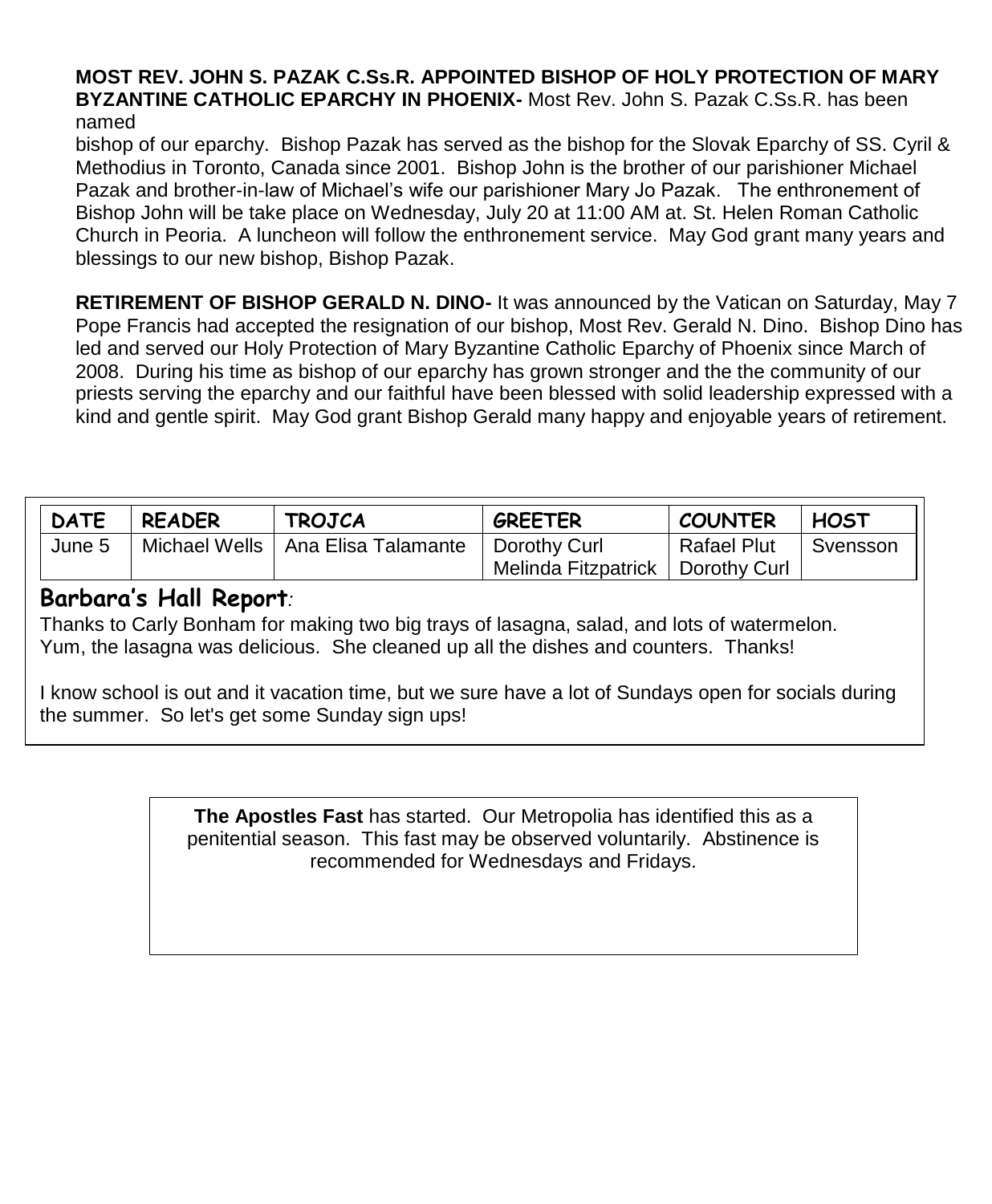# **Coming Events—Mark Your Calendars Now!**

| June $6 - 10$         | Eparchy of Phoenix Clergy Conference at St. Stephen Cathedral Hall,<br>Phoenix, AZ                                                                                                                                                                                                   |
|-----------------------|--------------------------------------------------------------------------------------------------------------------------------------------------------------------------------------------------------------------------------------------------------------------------------------|
| June $24 - 26$        | Myrrh-Bearers Women Retreat Franciscan Retreat House in Phoenix,<br>AZ. Retreat theme: "Journey to Holiness."                                                                                                                                                                        |
| Saturday, June 18     | 10:00 am - 4:00 pm Annual Byzantine Bazaar featuring traditional<br>stuffed cabbage rolls, pirohi, sausage, baklava, home-made baked<br>goods, a wide range of Catholic books and Eastern icons in our store,<br>great raffle prizes, tours of the church and its centuries old art. |
| Friday, June 24       | Feast of the Nativity of Saint John the Baptist<br>6:00 pm Divine Liturgy with blessing of Litija Bread and Myrovanije                                                                                                                                                               |
| Sunday, June 26       | Feast of the Miraculous Icon of Our Lady of Perpetual Help-our<br>church patron feast.                                                                                                                                                                                               |
| Saturday              | 5:00 pm Great Vespers with Litija                                                                                                                                                                                                                                                    |
| Sunday                | 9:00 am Festive Matins                                                                                                                                                                                                                                                               |
|                       | 10:00 am Divine Liturgy/Myrovanije                                                                                                                                                                                                                                                   |
|                       | 6:00 – 8:00 pm Parish Family picnic at the Montgomery Pool                                                                                                                                                                                                                           |
| Wednesday, June<br>29 | Feast of the Preeminent Apostles SS Peter & Paul<br>(HOLY DAY OF OBLIGATION)                                                                                                                                                                                                         |
| Tuesday               | 6:00 pm Vesper Divine Liturgy with blessing of Litija and Myrovanije                                                                                                                                                                                                                 |
| Wednesday             | 9:00 am Festive Divine Liturgy/Myrovanije                                                                                                                                                                                                                                            |

### **Thank You from Birth Right of Albuquerque:**

On behalf of the Board and the Volunteers of Birth Right of Albuquerque, I would like to offer our sincere thanks to the parish family of Our Lady of Perpetual Help. Your support of our annual Mother's Day Carnation Benefit for Life was a huge success. This year Our Lady of Perpetual Help contributed \$735.00 to Birthright of Albuquerque, \$500.00 to Birth Right of Socorro, and \$500.00 to Birth Right of Farmington. These monies go a long way in meeting our 2016 fiscal requirements.Be assured of our prayers of thanksgiving for your very generous support.

**Our ANNUAL BAZAAR is scheduled this year on Saturday, June 18, 10AM-4PM!!!** We are once again asking for homemade baked goods from our parishioners. There is a signup sheet on the credenza near the front door. This year we will se**ll whole cakes, whole pies, breads, cookies by the dozen, etc. We will no longer sell slices or individual** small items. Keep this in mind when choosing what you will make. Please think about making your yummiest baked goods. Traditional Eastern European bakery products are most popular.

Make sure that cakes and pies are in containers that will be sold with the item. Your items must be visible- do not wrap in foil. Please make sure the items and containers are as attractive as possible. Do not price the items. If we know in advance exactly what you are making, we can make professional tags and have professional boxes. Please no gluten free or sugar free - they do not sell. Breads (which sell very well) can be either sweet or savory. As a group, we will make kolachi - so that is already covered.

These baked goods must be brought to the church the Friday before the bazaar. If you have questions or need ideas, please see Melinda Fitzpatrick.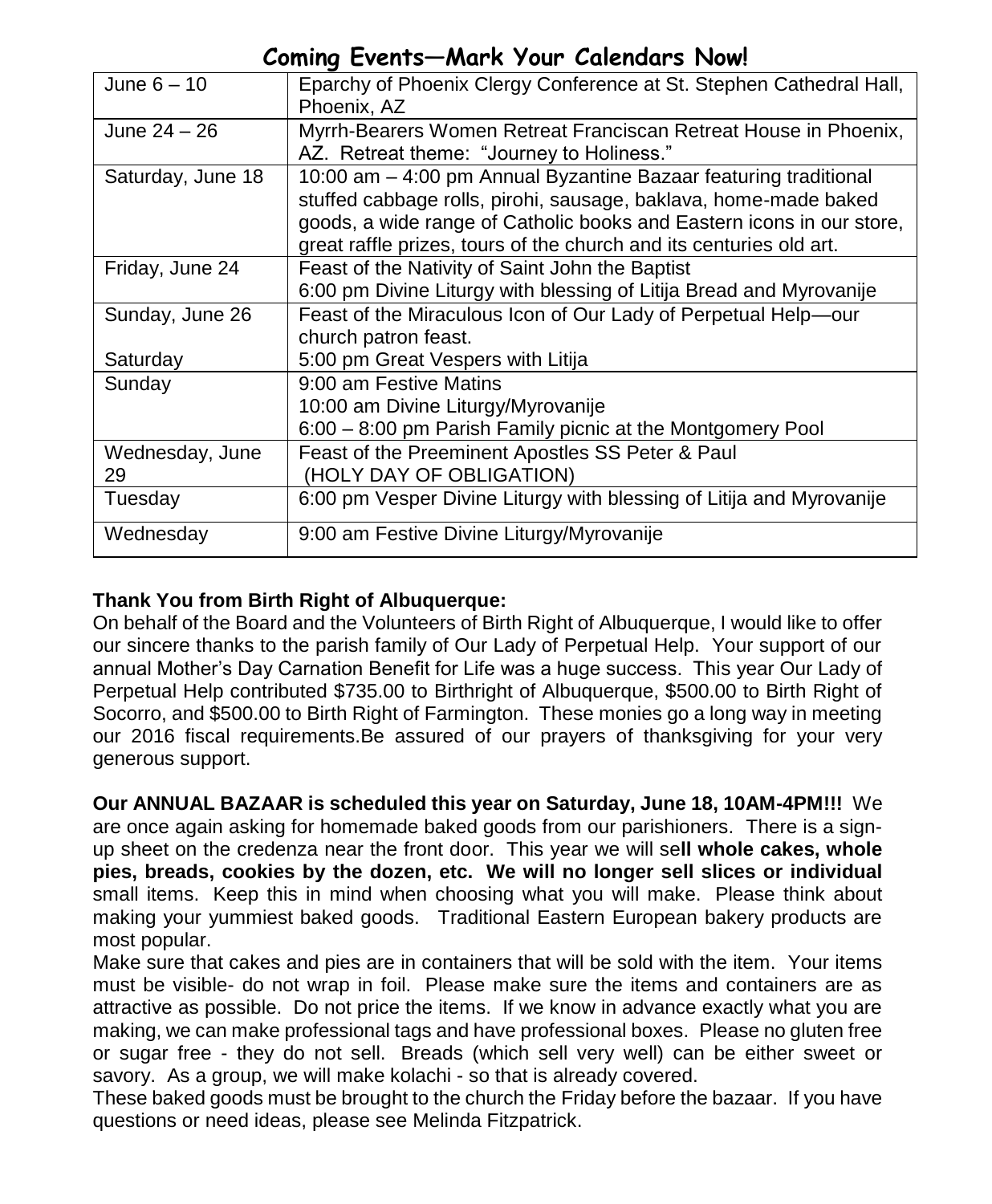### **Mothers Group Potluck in the Park Saturday, June 4 from 4-7pm**

Please join the Mothers' Group for a potluck at North Domingo Baca Park Sat 6/4/16 from 4-7pm. Mothers group will provide plates, napkins, utensils & beverages. There is a nice playground with shade, bathrooms, & plenty of room to run around. All are welcome to join in the fun! We'll set up near the playground.

Driving directions: Carmel Ave. NE Albuquerque, NM 87111 (off Paseo del Norte & Wyoming)

### **Pool Party**

Our Knights of Columbus Council is sponsoring two events this summer. Membership is open to all Catholic men ages 18 and up. In addition, the Knights clean the church and grounds on the first Saturday of the month. See Dan Riley, Miles Gloetzner, Brook Jilek, Jeff Brewer,Tom Plut for more information.

All of our Catholic family members are encouraged to attend our Council's first family Night on **Thursday, June 16, 2016**. The recurring "Family Night" event will be held on the 3<sup>rd</sup> Thursday of each month. Details will be published closer to the date.

Mark your calendars with the OLPH Church Picnic and Pool Party at Montgomery Pool on **Sunday, June 26th** from 5 – 8 pm. No doubt it will be great fun as always; the Council will provide burgers and franks and do the grilling. Parishioners are asked to bring side dishes or desserts.

### **Myrrh-Bearers Retreat for all girls, 7-11, teens 12-17 & women 18+**

**SAVE THE DATE**: The Myrrh-Bearers Retreat will be held from Friday, June 24<sup>th</sup> to Sunday, June 26th at the Franciscan Renewal center, Scottsdale, AZ.

*Journey to Holiness* is the theme for this Retreat. All girls, 7-11, teens 12-17 and women 18+ are invited to attend this annual Retreat. Fliers are available for Registrations. *PLAN NOW TO ATTEND!*

### **2016 BYZANTEEN NATIONAL YOUTH RALLY: July 7-10 at Notre Dame College, South Euclid, Ohio**

The Biannual Byzantine National Youth Rally will take place this year at Notre Dame College,

South Euclid, Ohio (Cleveland Area) from Thursday, July 7 to Sunday, July 10. The theme of this rally is

**The Lord is My Rock and My Refuge: "FEARLESS".** The Keynote Speaker will be Father Damian Ference

(Priest, Musician, Philosopher, Youth Minister). ByzanTeen participants must be age 13 by November 1, 2016.

The Teen Rally cost is \$300.00 per person. The deadline to register is Thursday, June 16, 2016. If you wish to attend please see Fr. Artur for Registration/Medical Authorization forms.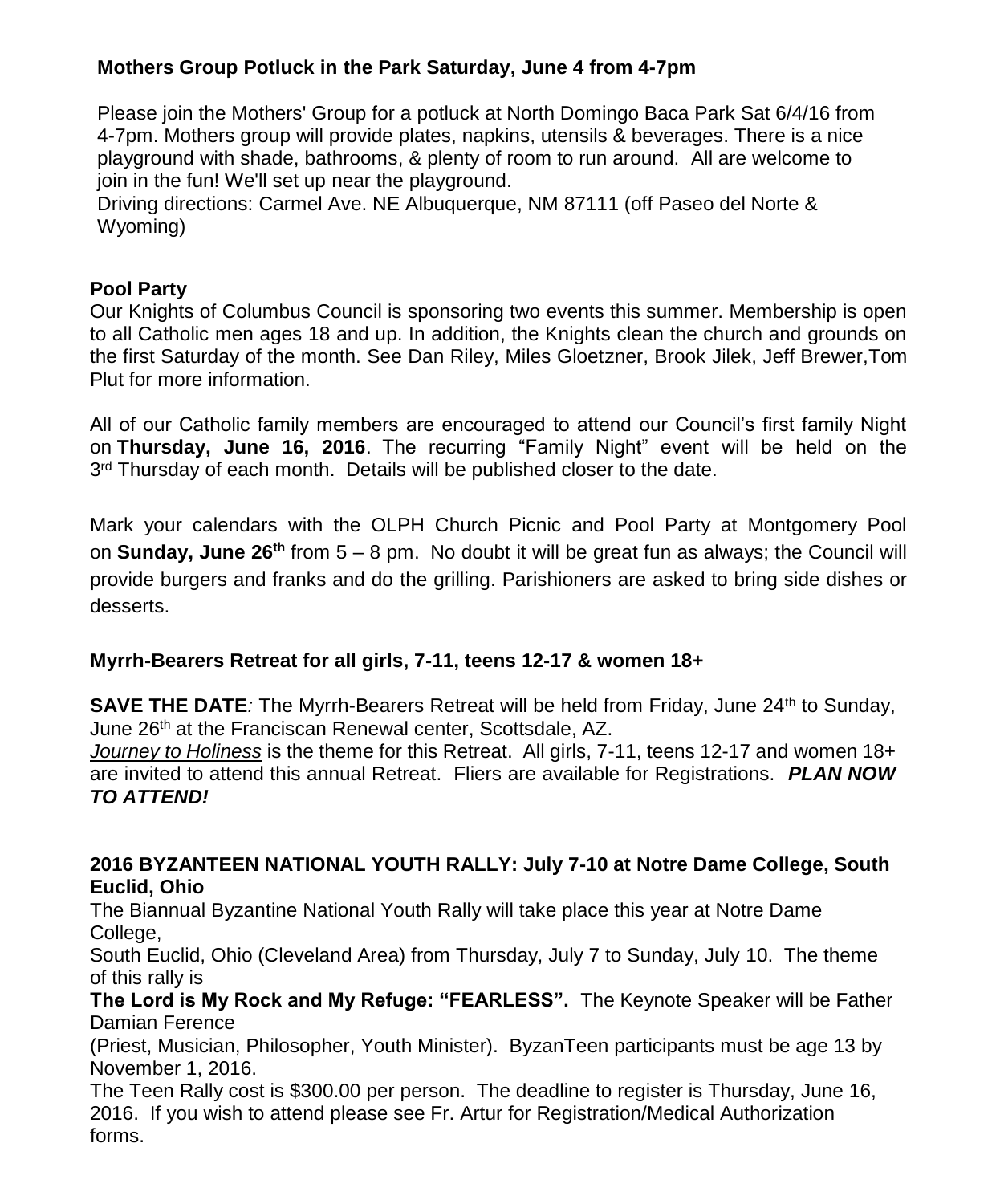**Today is the feast of Saint Isaac of the Dalamtian Monastery** (+383). He came from Syria and defended the True Faith against Emperor Valens, who had become an Arian and closed Catholic churches, in the late 4th century. Isaac went to Constantinople and prophesied that Valens would be defeated and burned alive if he did not repent. Indeed, the emperor went forth and lost the battle against the invading Goths and died in a fire. Emperor Theodosius the Great reopened the closed churches and a monastery was built for Isaac in the city. As his successor was St. Dalmatus, it became the Dalmatian Monastery.

In the Roman rite, **the weeks after Pentecost** are known as "**Ordinary Time**." But in the Eastern Churches, these weeks are listed as **Sundays after Pentecost**. Why? Because in the East, we really do not have an ordinary time. **All time has been sanctified, and actually made extraordinary!**

Time is now to be counted from the Descent of the Holy Spirit. *Everything is affected by the power of the Spirit.* We have been changed by the Holy Spirit: each of us is called to exercise one or more of these gifts in the apostolate to build up the parish and the universal Church alike. We are the children of the Spirit - we are empowered by the Holy Spirit to go out into the universe and proclaim the good news of Jesus Christ Who is crucified and risen. – Fr Chris

**MEMORIAL DAY: MONDAY- MAY 30, 2016:** We wish our parishioners and their families and friends a relaxing and enjoyable Memorial Day this Monday, May 30. Memorial Day typically signals the beginning of summer throughout our country with warm weather on the way. Traditionally people have picnics, BBQ's and swimming pools open in the more temperate parts of our country. We should all remember the main purpose of Memorial Day is to remember and pray for those who died while in service of our country.

**Pilgrimage to the Shrines of France.** Join Fr. Joseph Mary, CFR on a pilgrimage to the Shrines of France including: Lourdes, La Sallette, Lisieux, Paray-le-Monial,(the home of devotion to the Sacred Heart of Jesus), Rue de Bac, (where we received the Miraculous Medal). We'll also pay our respects to the sacrifices made on D-Day at the Normandy Beaches. October 24th – November 5, 13 days,